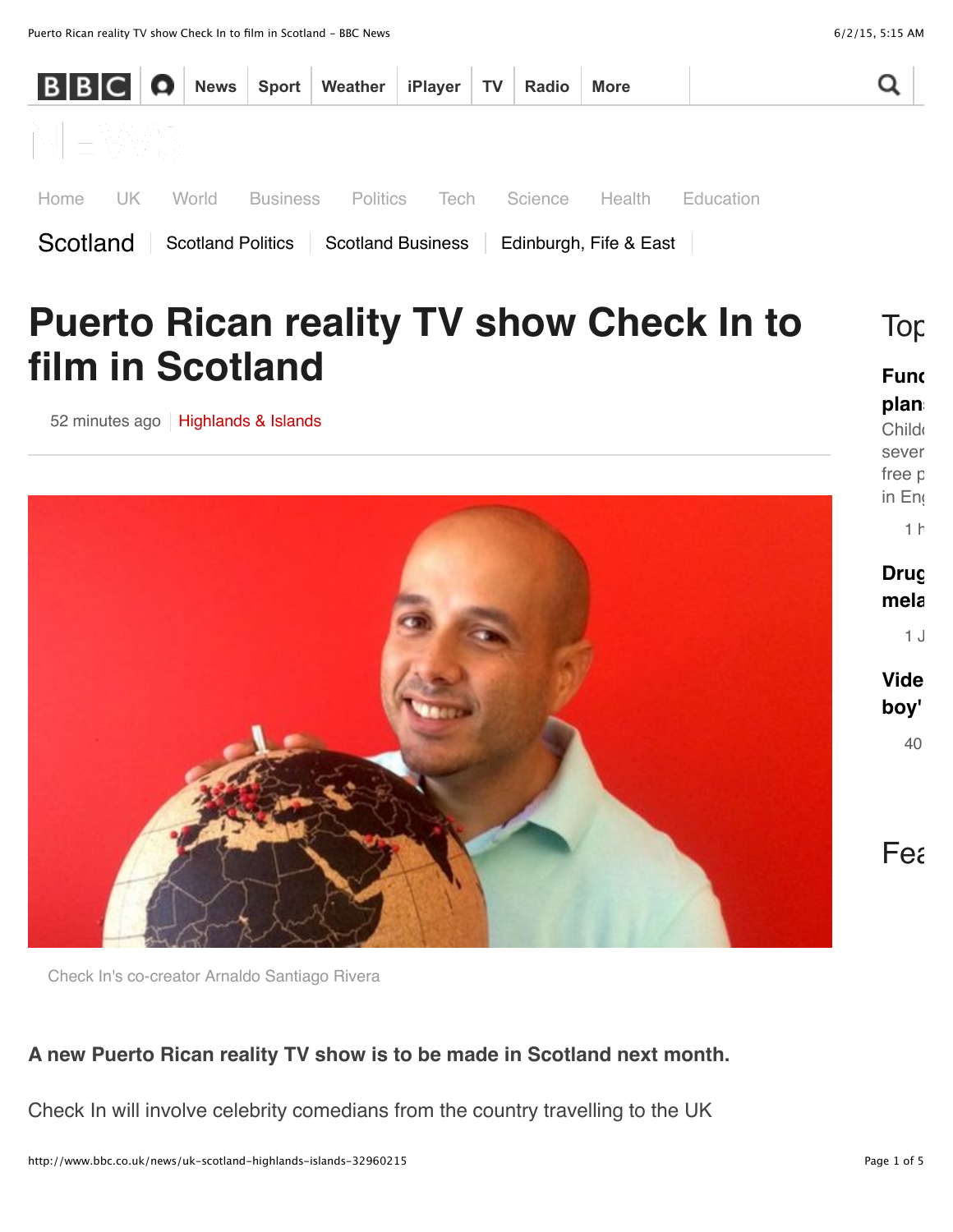before visiting various places by minivan.

In Scotland, the show will be film at Loch Ness and in Edinburgh. Before heading north, the programme will be filmed at Stonehenge and in Liverpool.

One of the show's co-creators, Arnaldo Santiago Rivera, was due to visit the places this week ahead of filming.

According to Digital Lab, the company behind Check In, the show aims to "immerse Puerto Rican celebrities in the host country's culture".

It will also show "interactions between different cultures, interesting facts about the people, history and gastronomy".



Puerto Rican comedian Jorge Pabon

Puerto Rican comedians Jorge Pabon and Robert Ferran have been lined up for the show.

Mr Santiago Rivera said: "The UK is an exciting and vibrant country with such a diverse population.

"I thought that it would be a fantastic opportunity for Jorge and Robert to see the

![](_page_1_Picture_13.jpeg)

**[Rite](http://www.bbc.co.uk/news/magazine-32929829) of passage** The  $\bm{\mathsf{v}}$ 

![](_page_1_Picture_15.jpeg)

**[Testi](http://www.bbc.co.uk/news/uk-england-31802087)ng times** Where centre

![](_page_1_Picture_17.jpeg)

 $G$ hos The s grues